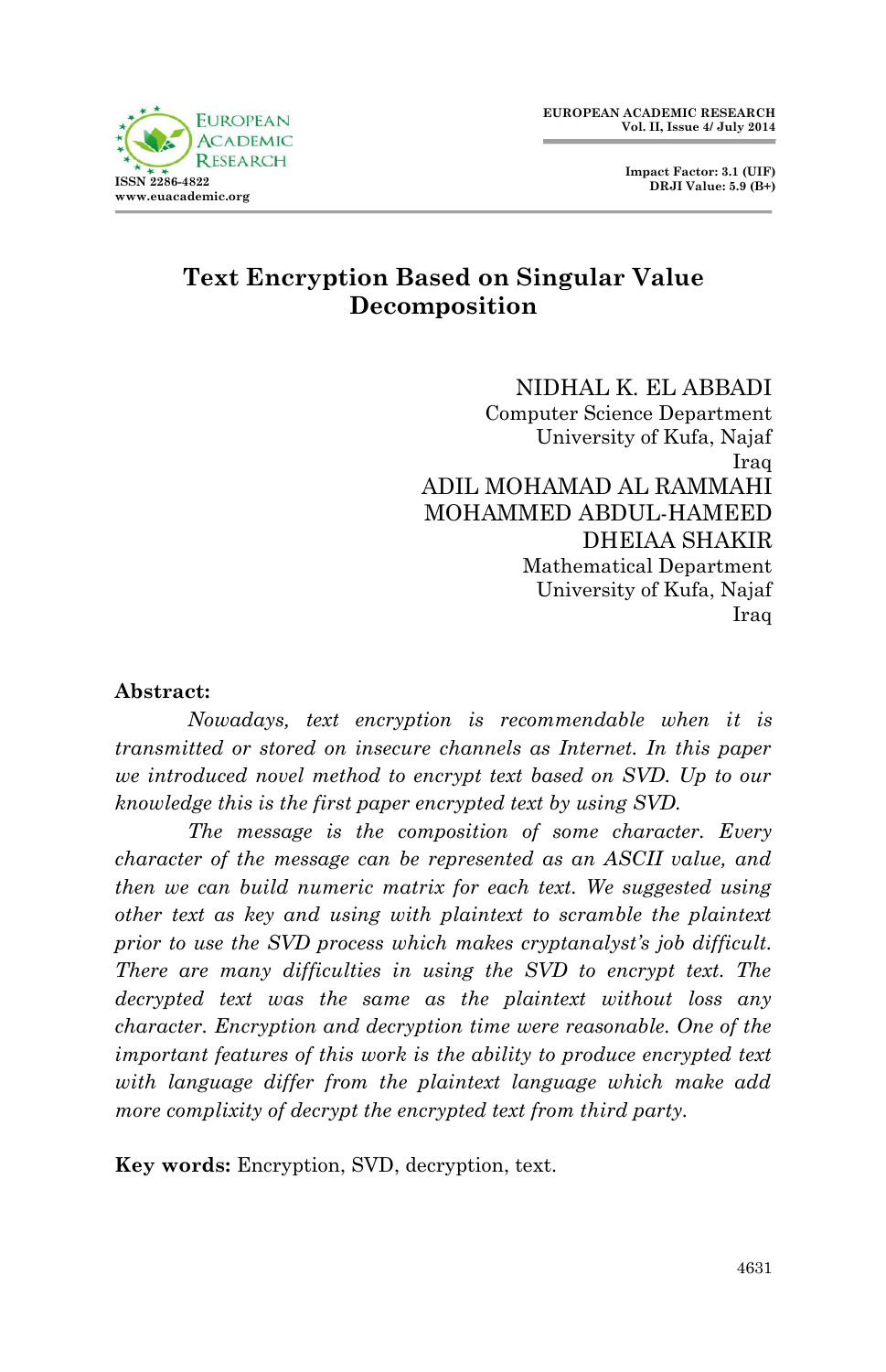# **1. Introduction**

Information security is one of the most important issues to be considered when describing computer networks. The existence of many applications on the Internet, for example e-commerce (selling and buying through the Internet) is based on network security. In addition, the success of sending and receiving sensitive data using wireless networks depends on the existence of a secure communication (the Virtual Private Network, VPN). One of the methods which are used to provide secure communication is Cryptography (Ahmad Abusukhon et al. 2012).

Cryptography is the art of achieving security by encoding messages to make them non-readable. Cryptography is the practice and study of hiding information. In modern times cryptography is considered a branch of both mathematics and computer science and is affiliated closely with information theory, computer security and engineering. Cryptography is used in applications present in technologically advanced societies; examples include the security of ATM cards, computer passwords and electronic commerce, which all depend on cryptography.

There are two basic types of cryptography: Symmetric Key and Asymmetric Key. Symmetric key algorithms are the quickest and most commonly used type of encryption. There are few well-known symmetric key algorithms i.e. DES, RC2, RC4, IDEA etc.

Public or Asymmetric key cryptography involves the use of key pairs: one private key and one public key. Both are required to encrypt and decrypt a message or transmission. The private key, not to be confused with the key utilized in private key cryptography, is just that, private. It is not to be shared with anyone. The owner of the key is responsible for securing it in such a manner that it will not be lost or compromised (Ayushi, 2010).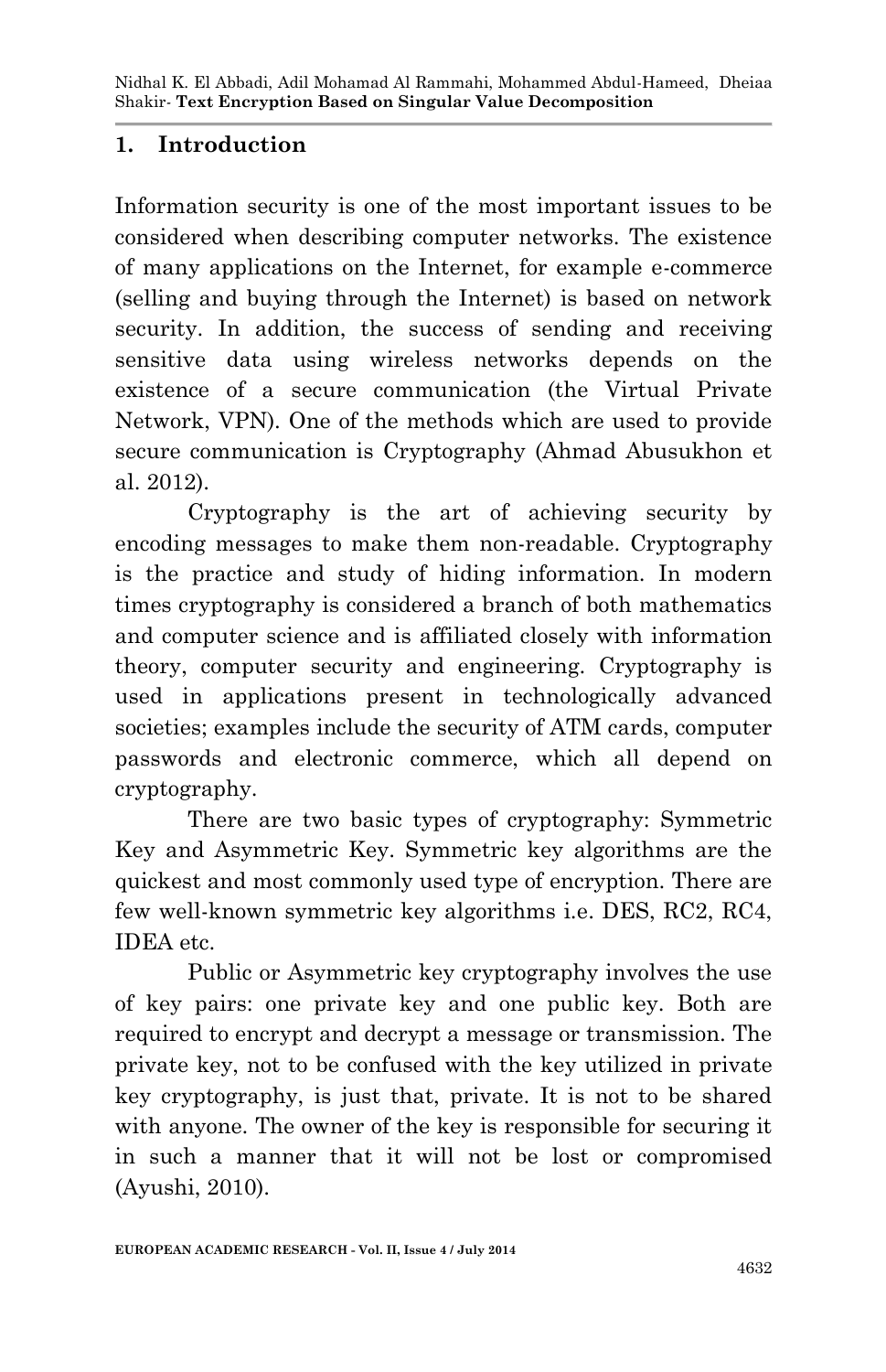Nidhal K. El Abbadi, Adil Mohamad Al Rammahi, Mohammed Abdul-Hameed, Dheiaa Shakir*-* **Text Encryption Based on Singular Value Decomposition**

Traditional encryption algorithms are private key encryption standards (DES and AES), public key standards such as Rivest Shamir Adleman (RSA), and the family of elliptic-curve-based encryption (ECC), as well as the international data encryption algorithm (IDEA).

There are other algorithms for encrypting text. Some of them use the corresponding decimal ASCII code, convert it to binary numbers and apply a process for changing the order of the bits. Another proposal is a technique on matrix scrambling which is based on random function, shifting and reversing techniques of circular queue (Elena Acevedo et al. 2013).

(Akanksha Mathur, 2012) presented an algorithm for data encryption and decryption based on ASCII values of characters in the plaintext. This algorithm is used to encrypt data by using ASCII values of the data to be encrypted. The secret used will be modifying of another string and that string is used as a key to encrypt or decrypt the data. So, it can be said that it is a kind of symmetric encryption algorithm because it uses same key for encryption and decryption but by slightly modifying it. This algorithm operates when the length of input and the length of key are same.

(Anupam Kumar Bairagi, 2011) describes how such an even-odd encryption based on ASCII value is applied and how encrypted message converting by using Gray code and embedding with picture can secured the message and thus makes cryptanalyst's job difficult.

# **2. Singular Value Decomposition (SVD)**

Let A be a  $m \times n$  real matrix. Then there exist orthogonal matrices U of size  $m \times m$  and V of size  $n \times n$  such that  $A = USV<sup>T</sup>$ 

Where S is a  $m \times n$  matrix with non-diagonal entries all zero

```
and:<br>s_{11} \ge s_{22} \ge \cdots \ge s_{np} \ge 0 where p = min\{m, n\}
```
Not:

**EUROPEAN ACADEMIC RESEARCH - Vol. II, Issue 4 / July 2014**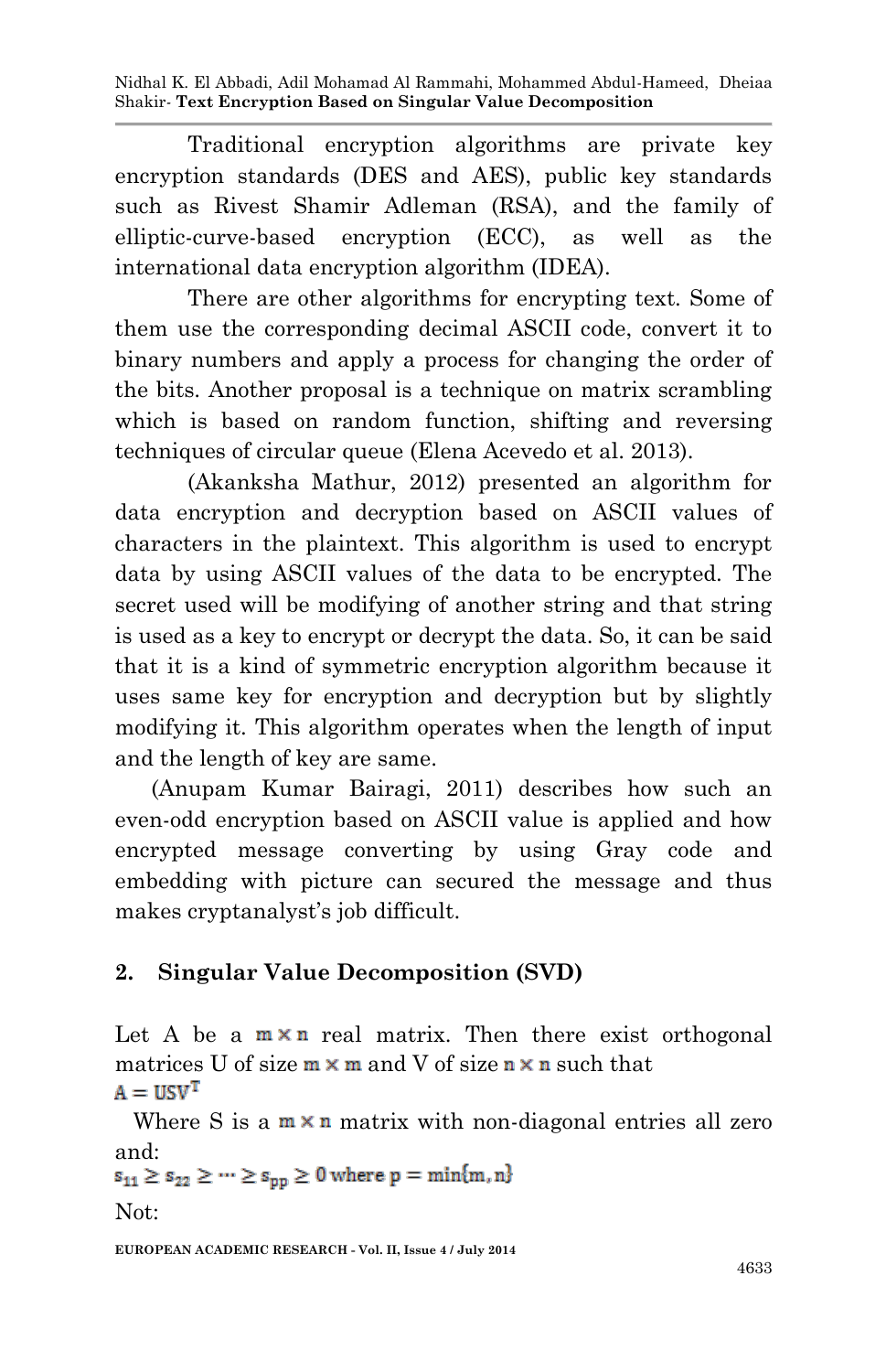Nidhal K. El Abbadi, Adil Mohamad Al Rammahi, Mohammed Abdul-Hameed, Dheiaa Shakir*-* **Text Encryption Based on Singular Value Decomposition**

The diagonal entries of S are called the singular values of A. The columns of U are called the left singular vectors of A. The columns of V are called the right singular vectors of A.  $A = col_1(U)s_{11}col_1(V)^T + col_2(U)s_{22}col_2(V)^T + \cdots$  $col_n(U)s_{nn}col_n(V)^T$  ... (6)

# Let  $V(A^TA)V^T = D$

D is diagonal matrix whose diagonal entries  $\lambda_1, \lambda_2, \ldots, \lambda_n$  are the eigenvalues of  $A<sup>T</sup>A$ .

 $v_i$  Denote column j of V.

Note: each eigenvalue of  $A<sup>T</sup>A$  is nonnegative.

Let the eigenvalues of  $A^TA$  is  $\lambda_1 \geq \lambda_2 \geq \cdots \geq \lambda_n$ 

Define  $s_{ii} = \sqrt{\lambda_i}$ 

 $\cdot$  V Is orthonormal matrix  $\Rightarrow$  each of its columns is a unit vector.<br> $\therefore$   $\|\mathbf{v}_i\| = 1$ 

Thus the singular values of A are the square roots of the eigenvalues of  $A<sup>T</sup>A$ .

The matrix U is to be orthogonal, its columns must be an orthonormal set. Hence they are linearly independent  $m \times 1$ vectors.

$$
\begin{bmatrix} s_{11} & 0 & \cdots & 0 \\ 0 & s_{22} & \cdots & 0 \\ \vdots & \vdots & \ddots & \vdots & 0_{p,n-p} \\ 0 & 0 & \cdots & s_{pp} \\ 0 & 0 & \cdots & s_{pp} \\ \vdots & \vdots & \ddots & \vdots \\ 0 & 0 & \cdots & s_{pp} \\ \vdots & \vdots & \ddots & \vdots \\ 0 & 0 & \cdots & 0 \\ 0 & 0 & \cdots & s_{pp} \\ \vdots & \vdots & \ddots & \vdots \\ 0 & 0 & \cdots & s_{pp} \\ 0 & \cdots & s_{pp} \\ 0 & \cdots & s_{pp} \\ \end{bmatrix}
$$
  
\n
$$
[u_1 \quad u_2 \quad \cdots \quad u_m] \begin{bmatrix} s_{11} & 0 & \cdots & 0 \\ 0 & s_{22} & \cdots & 0 \\ \vdots & \vdots & \ddots & \vdots \\ 0 & 0 & \cdots & s_{pp} \\ 0 & \cdots & s_{pp} \\ 0 & \cdots & s_{pp} \\ 0 & \cdots & s_{pp} \\ 0 & \cdots & s_{pp} \\ \end{bmatrix}
$$
  
\n
$$
\Rightarrow Av_j = s_{jj} u_j \quad \Rightarrow \quad u_j = \frac{1}{s_{jj}} Av_j
$$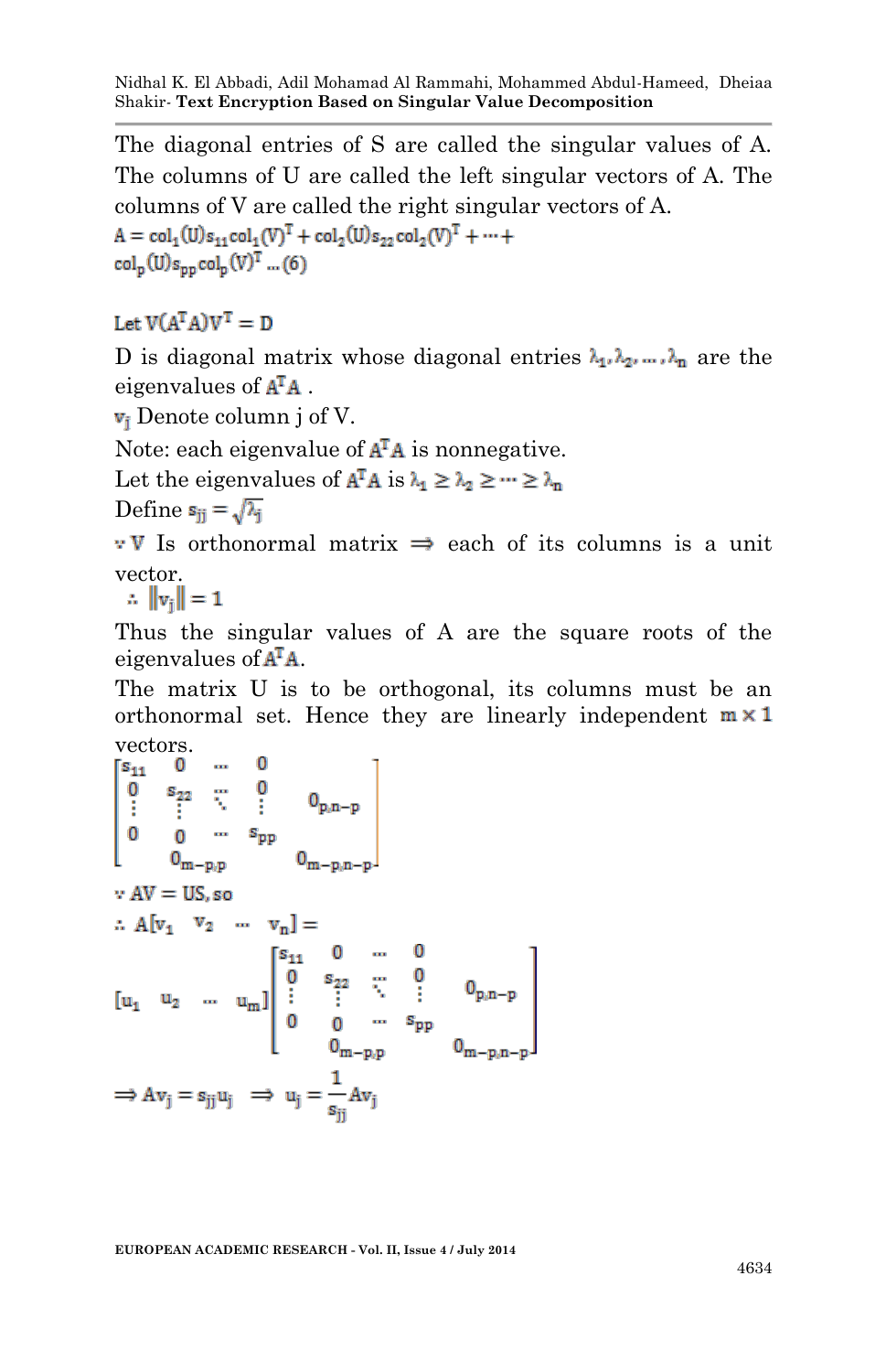## **3. Methodology**

## **3.1 Encryption**

In this paper we introduced new way to encrypt text based on SVD.

The first step in encryption process is to converting the plain text to the corresponding ASCII code, and then arranges these numbers as square matrix called (A).

The key is any text suggested to use as a key regardless the length of the key. The suggested key also converts to corresponding ASCII numbers and then resize and rearrange as a square matrix with the same dimension of matrix A called matrix (B).

The elements of both matrices A and B will be scrambling to create another two matrices different from the origin matrix. This can be achieved by the following steps:

1. First matrix (C1) created by multiplication the key matrix by the plaintext matrix.

### $C1 = Key * B$

It is clear that (Key and B) are matrices have the same dimensions and this is the multiplication between each element in the matrix (Key) with the corresponding element in the matrix B.

2. While the second matrix (C2) created by flipping the matrix C1 horizontally (so the first column of the input becomes the last column of the output).

# SVD will be applied for the resulting matrices (C1 and C2)  $[UC1, SC1, VC1] = SVD(C1)$   $[UC2, SC2, VC2] = SVD(C2)$

Now, the important step introduced which reconstruct new matrices (D1 and D2) from matrices resulted from the SVD. This done by changing the (S) matrix between the matrices results from (C1 and C2), as follow:

$$
D1=UC1*SC2*VC1^T, \hspace{1.5cm} D2=UC2*SC1*VC2^T
$$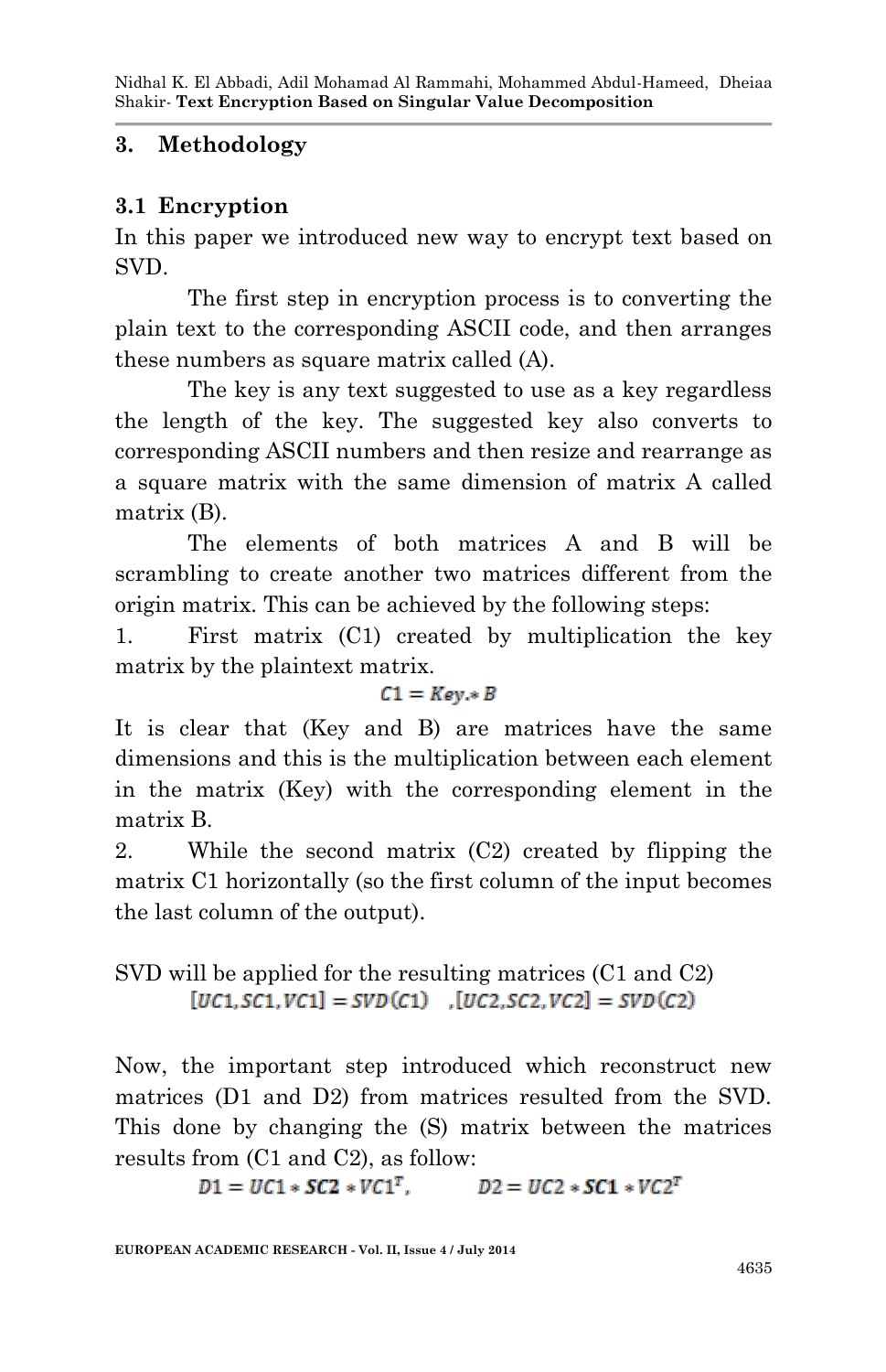The text matrix cipher will be (F) which is  $F = [D1:D2]$ 

Note the resulted matrix F is a real numbers matrix, these numbers will be rearranged by using specific process to represent it's with group of integer values, and then each integer number displayed as a character according to the ASCII representation, or we can suggest specific character for each number.

# **3.2 Decryption**

The decryption algorithm is the inverse of encryption algorithm. Start with converting each character in the cipher text to the corresponding ASCII number, and then reproduce the real numbers from each group of integer numbers, the result is the matrix F.

From the matrix F we reconstruct the matrices  $(D1<sub>new</sub>$  and  $D2<sub>new</sub>$ ). SVD will be applied for both matrices  $(D1_{\text{new}}$  and  $D2_{\text{new}})$  to get:  $[UD1<sub>new</sub>, SD1<sub>new</sub>, VD1<sub>new</sub>] =$  SVD  $(D1<sub>new</sub>)$  $[UD2<sub>new</sub>, SD2<sub>new</sub>, VD2<sub>new</sub>] =$  SVD  $(D2<sub>new</sub>)$ So the C1 and C2 will be reconstructed as follow:  $C1_{new} = UD1_{new} * SD2_{new} * VD1_{new}^T$  $C2_{\text{new}} = \text{UD2}_{\text{new}} * \text{SD1}_{\text{new}} * \text{VD2}_{\text{new}}^T$  $B_{new} = C1_{new}$ ./key

Now the (Key and  $Cl_{new}$ ) are matrices have the same dimensions and this is the division between each element in the matrix (Key) with the corresponding element in the matrix  $C1_{\text{new}}$ .

From the last matrix  $B_{new}$  we recover the letters and symbols corresponding to the numerical values of it to show the same original text without any error.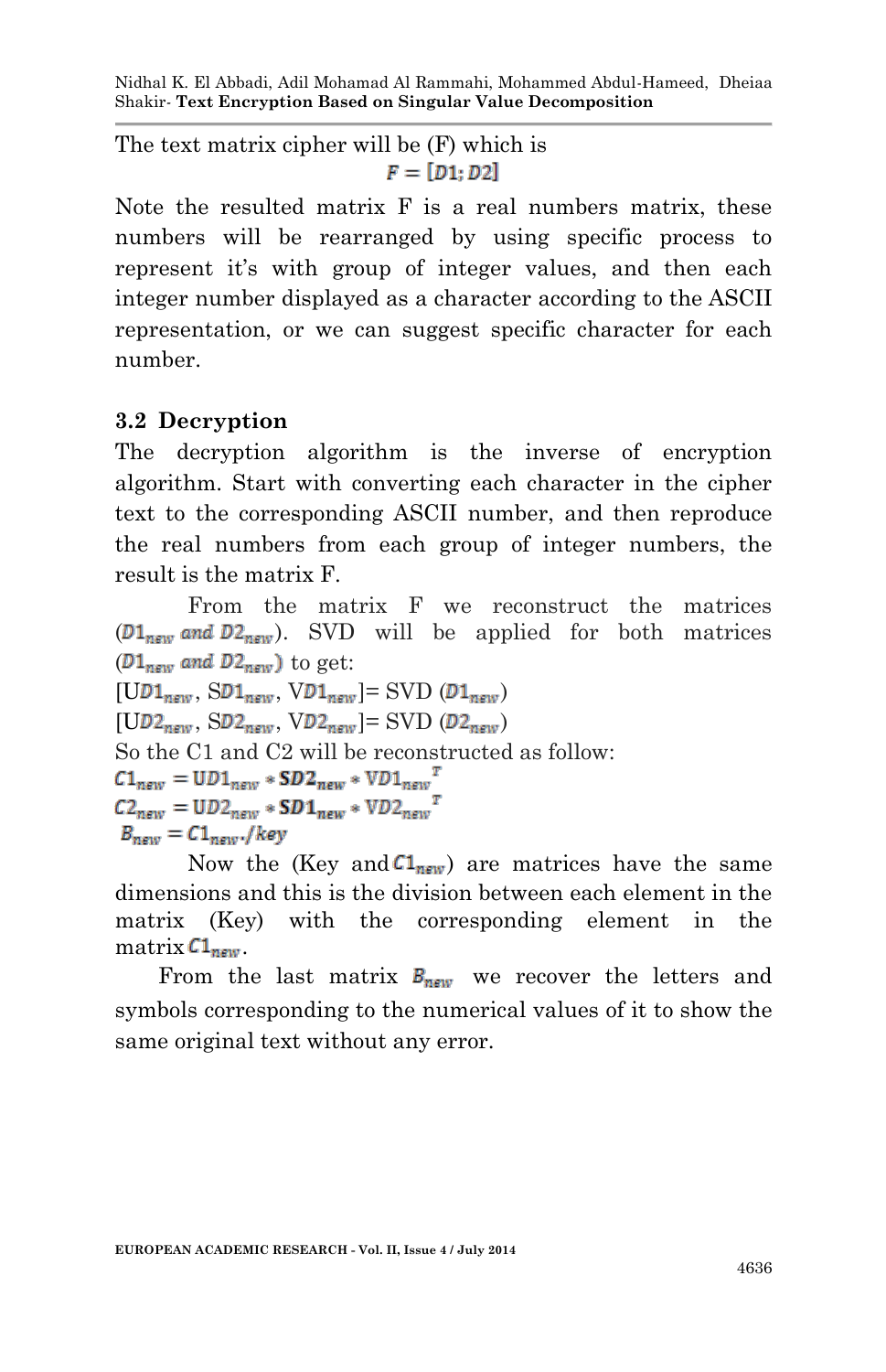### **4 The Results**

We test proposed algorithm with the text in the **Fig. 1** which is written in English language.

#### **Plaintext in English language:**

Image encryption is one of the most methods of information hiding. A novel secure encryption method for image encryption is presented in this paper. The proposed algorithm based on using singular value decomposition SVD. In this Paper we start to scramble the image data according to suggest keys (two sequence scrambling process with two different keys) to finally create two different matrices.

**Figure 1: English plaintext**

We test the encryption algorithm by using short key to encrypt the plaintext showed in Fig. 1. The short Key used to encryption showed in **Fig. 2**.

**Short Key:**

Information security is a fast growing research field which includes numerous problems

**Figure 2: the key used for encryption text in Fig. 1.**

Part of the encrypted text resulted from this process is showed in **Fig. 3.**



**Figure 3: part of encrypted text.**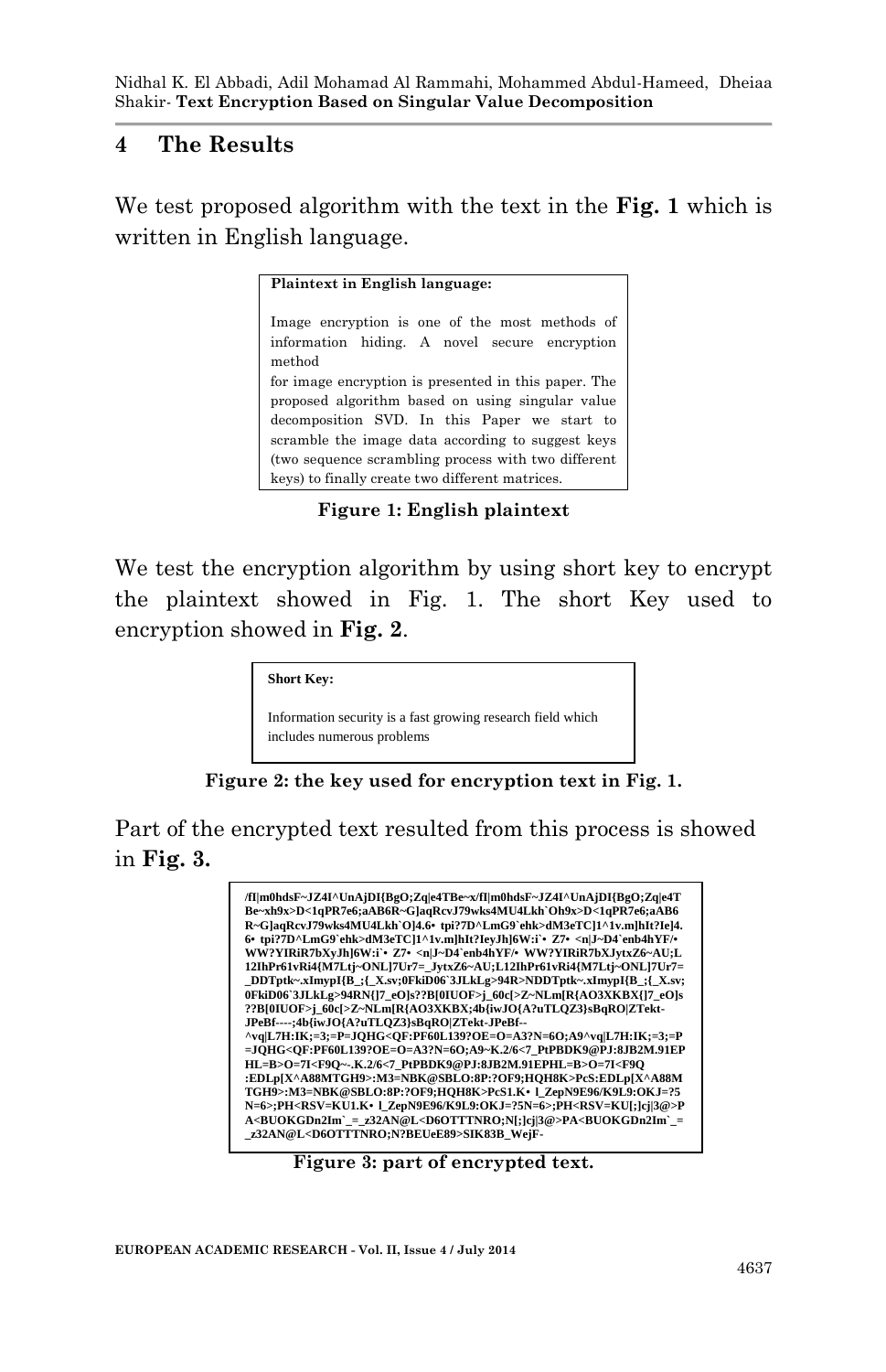### **The decrypted text is the same as original plaintext.**

Also we test the algorithm with long key almost equal to the size of plaintext; in this case we used text written in Arabic language to prove the possibility of using this algorithm with any language, plaintext showed in **Fig. 4.**

### **Plaintext in Arabic Language:**

كان ولا زال العراق بحاجة الى خطوات حقيقية من اجل تسريع البناء العلمي واالداري والعمراني بل وحتى البناء االنساني فمن المعروف وبحكم التجربة التي مر بها كل من عاش الجوّ الوظيفي ان الأحداث التي يمر بها الفرد خالل خدمته الوظيفية تكون مليئة بالتناقضات والمفاجآت والتي وبمحصلتها النهائية تؤدي الى عدم التعويل على موقف من المواقف او نتيجة من النتائج فكل المخرجات االدارية مرهونة بمدخالتها ومعطياتها واألجواء المحيطة بها سلبا كانت ام ايجابا فنحن في بلد ال يزال يراوح في مجال ادارة الموارد البشرية وبحاجة الى فترة من الزمن ليست بالقليلة ليتعافى من مخلفات العقود الطويلة من التشتت في كل شيء اضافة الى حاجته الى االستفادة من تجارب اآلخرين من الشعوب التي سبقتنا في مجال التنمية االدارية وتطوير السياقات والعالقات الوظيفية وهذا األمر لن يحصل بين عشية وضحاها ولزاما علينا ان نتحمل المخاضات السلبية التي نتعرض اليها خالل حياتنا اليومية في مجال العمل الوظيفي او غيره من المجاالت الحياتية وعلينا ان ال ننسى ان فلسفة عقيدة االنتظار تحتم علينا ان نتعامل مع تلك المخاضات السلبية بحكمة وانصاف.

### **Figure 4: Arabic plaintext**

The key used to encrypt the plaintext showed in **Fig. 4** is also in Arabic language showed in **Fig. 5.**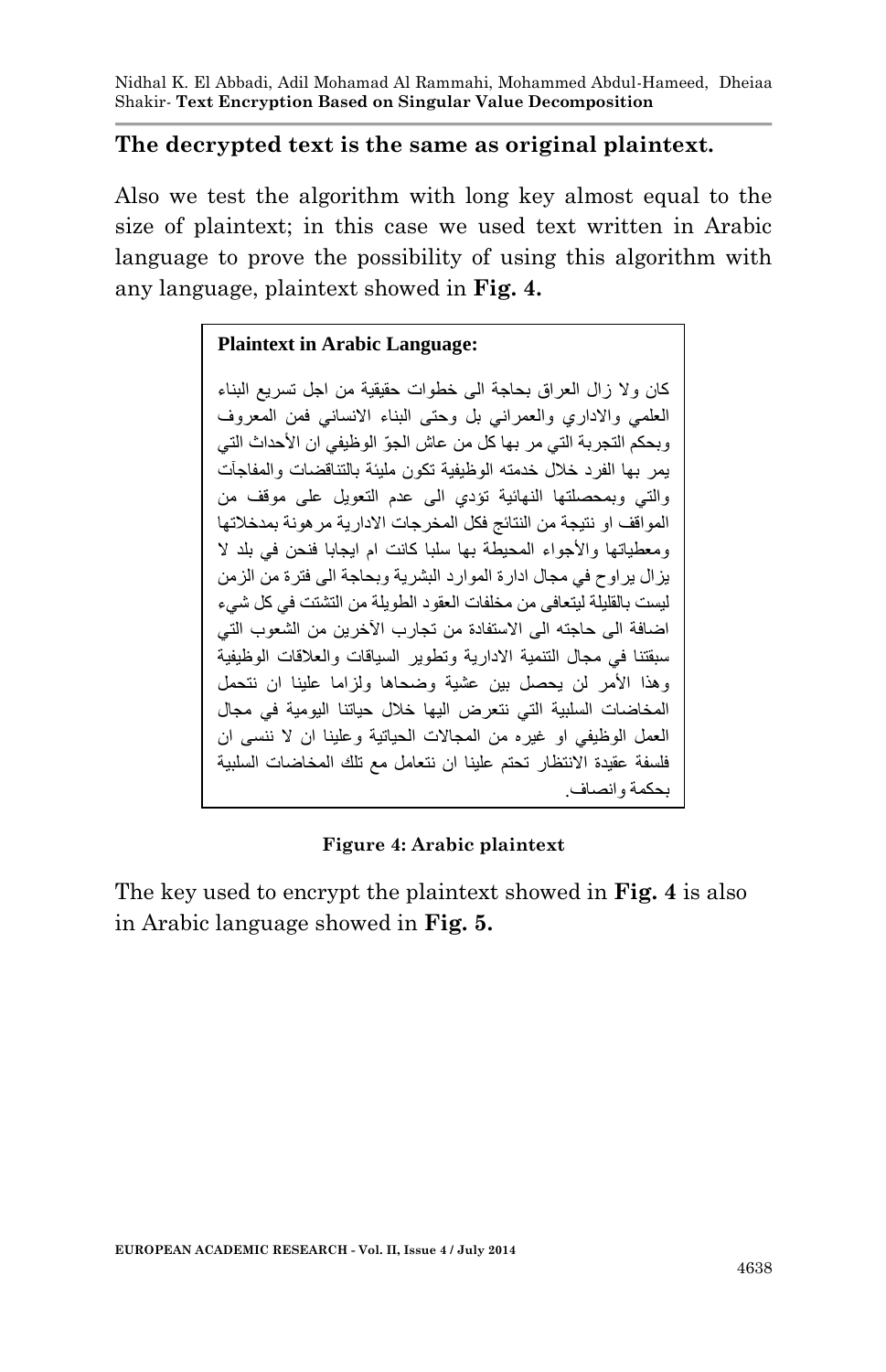Nidhal K. El Abbadi, Adil Mohamad Al Rammahi, Mohammed Abdul-Hameed, Dheiaa Shakir*-* **Text Encryption Based on Singular Value Decomposition**

Long Key:

كلية الرياضيات وعلوم الحاسوب هي واحدة من كليات جامعة الكوفة وقد تأسست في سنة 8002 بعد ان كانت قسما من اقسام كلية العلوم باسم قسم الرياضيات حيث اضيف قسم علوم الحاسوب اليها عند استحداثها وكان استحداثها ككلية مستقلة نتيجة لجهود استثنائية بذلها مؤسسها االستاذ الدكتور المرحوم سليم الكتبي الذي كان اول عميد لها حتى تقاعده والذي خلفه الدكتور غفار حسين بصي فترة قصيرة قبل ان بنتقل الى جوار ربه بعد اصابته بمرض عضال رحمه الله .. بعد ذلك انيطت مهام ادارتها الى الدكتور يحيى الميالي حتى تقاعده نهاية سنة 8002 واآلن هي تحت ادارة االستاذ الدكتور عباس البكري الذي كان له الدور في استقرار هذه الكلية ... اشترك لفترة قصيرة في ادارة عمادتها الدكتور كاظم بريهي الجنابي ... في الكلية قسمان هما قسم الرياضيات وقسم علوم الحاسوب وفي قسم الرياضيات يوجد دراسات عليا هي دراسة الدبلوم العالي ودراسة الماجستير وفي النية استحداث دراسة الدكتوراه التي تعتبر من الدراسات العليا القليلة في البلد في مجال الرياضيات

#### **Figure 5: encryption key.**

Part of the result from this process is showed in **Fig. 6**.



**Figure 6: part of the encrypted text.**

**The decrypted text is the same as original plaintext.**

**EUROPEAN ACADEMIC RESEARCH - Vol. II, Issue 4 / July 2014**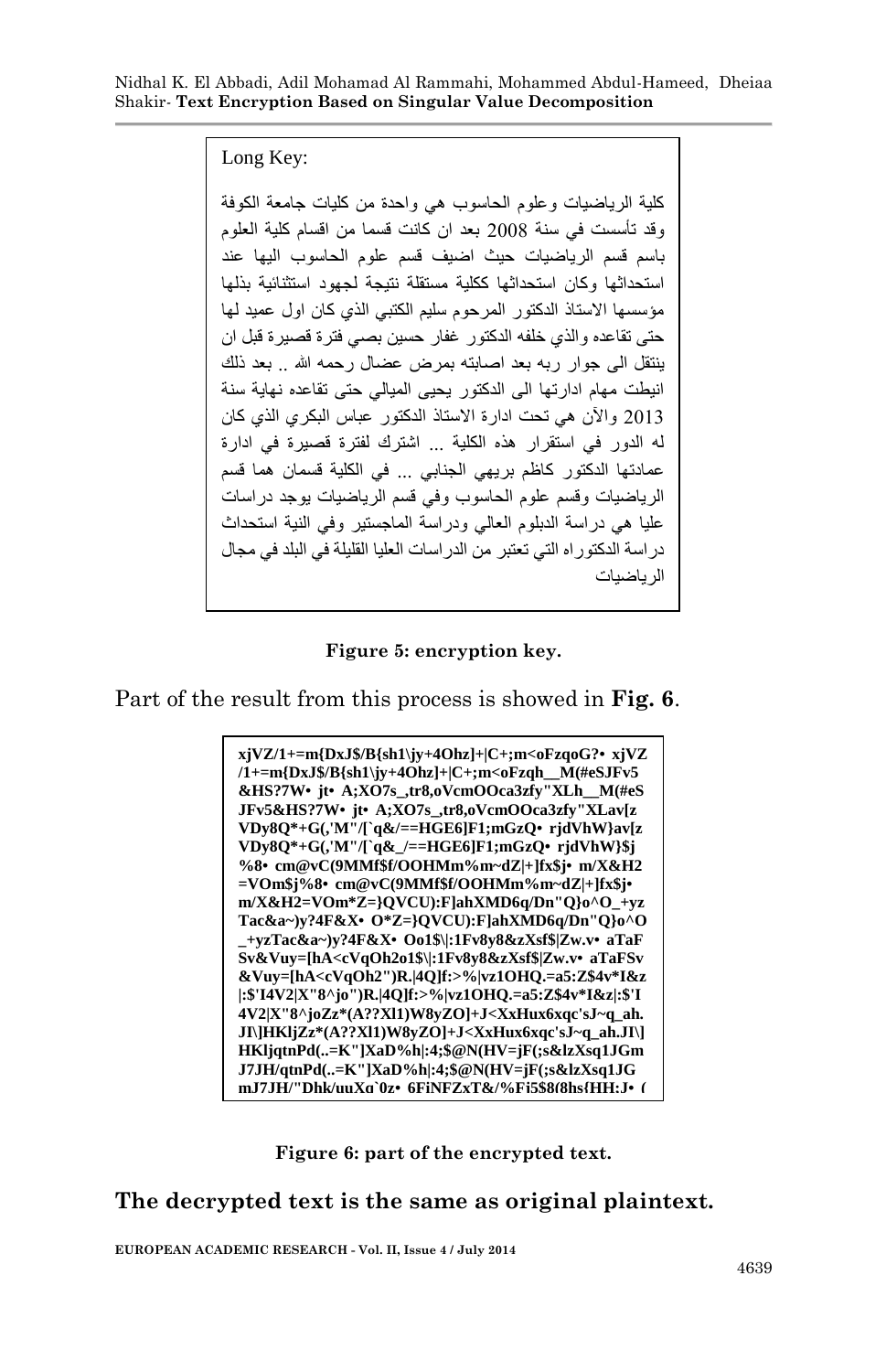Encryption and decryption times checked, also the throughput determined. The results showed in **Table 1**.

Where,

 $Throughout = \frac{The size of the encrypted text in Megabyte}{The time required for encryption in seconds}$ 

# **5. Discussions**

The encryption algorithm can use short or long text as a key efficiently, and the decrypted text retrieved the plaintext without any change in spite of using SVD algorithm which converts integer numbers to real numbers.

Also the encryption and decryption time was reasonable.

# **6. Conclusions**

In this paper we suggest new text encryption algorithm based on using the SVD combined with other idea to scramble the text prior to encryption.

The key used in this algorithm is text with variable length or size up to the size of plain text without affecting the performance of encryption.

One of the important features of this proposed is the ability to convert the encrypted text to other language differs from the plaintext language as showed in Fig. 5, which is English text for Arabic plaintext.

Encryption and decryption time was reasonable and it is possible to reduce it when using faster computer.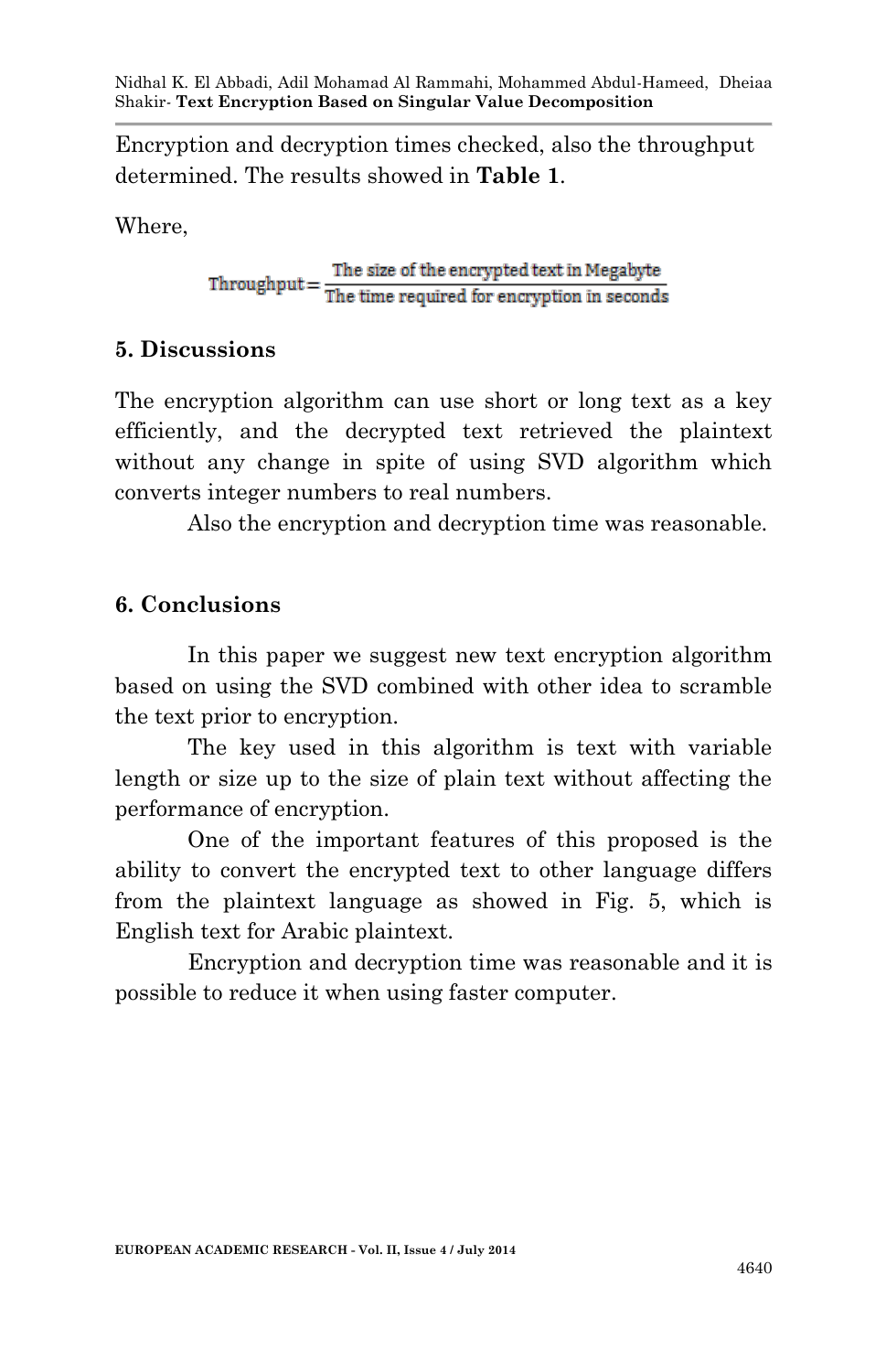|         |     | Size<br>of text<br>K.B. | key                               |                        |                    |                             |                    |                             |                                  |                        |                    |                             |                    |                             |
|---------|-----|-------------------------|-----------------------------------|------------------------|--------------------|-----------------------------|--------------------|-----------------------------|----------------------------------|------------------------|--------------------|-----------------------------|--------------------|-----------------------------|
|         |     |                         | English                           |                        |                    |                             |                    |                             | Arabic                           |                        |                    |                             |                    |                             |
|         |     |                         | key<br>σf<br>characters<br>number | Size<br>of key<br>K.B. | Enc. time<br>m.sec | throughput<br>of encryption | Dec. time<br>m.sec | of decryption<br>throughput | key<br>ð<br>characters<br>number | Size<br>of key<br>K.B. | Enc. time<br>m.sec | of encryption<br>throughput | Dec. time<br>m.sec | of decryption<br>throughput |
| English | 200 | 12.6                    | 200                               | 12.5                   | 62                 | 0.203                       | 0.87               | 14.48                       | 200                              | 12.7                   | 47                 | 0.268                       | 31                 | 0.406                       |
|         |     |                         | 400                               | 12.7                   | 46                 | 0.274                       | 16                 | 0.788                       | 400                              | 12.8                   | 47                 | 0.268                       | 31                 | 0.406                       |
|         |     |                         | 600                               | 12.8                   | 47                 | 0.268                       | 31                 | 0.406                       | 600                              | 12.9                   | 62                 | 0.203                       | 0.76               | 16.579                      |
|         |     |                         | 800                               | 12.9                   | 46                 | 0.274                       | 47                 | 0.268                       | 800                              | 13                     | 78                 | 0.162                       | 0.23               | 54.783                      |
|         | 400 | 12.8                    | 200                               | 12.5                   | 62                 | 0.206                       | 31                 | 0.413                       | 200                              | 12.7                   | 47                 | 0.272                       | 31                 | 0.413                       |
|         |     |                         | 400                               | 12.7                   | 47                 | 0.272                       | 0.98               | 13.06                       | 400                              | 12.8                   | 47                 | 0.272                       | 16                 | 0.8                         |
|         |     |                         | 600                               | 12.8                   | 62                 | 0.206                       | 16                 | 0.8                         | 600                              | 12.9                   | 31                 | 0.413                       | 15                 | 0.853                       |
|         |     |                         | 800                               | 12.9                   | 47                 | 0.272                       | 31                 | 0.413                       | 800                              | 13                     | 47                 | 0.272                       | 0.86               | 15                          |
|         | 600 | 12.9                    | 200                               | 12.5                   | 62                 | 0.208                       | 31                 | 0.416                       | 200                              | 12.7                   | 47                 | 0.274                       | 31                 | 0.416                       |
|         |     |                         | 400                               | 12.7                   | 62                 | 0.208                       | 16                 | 0.806                       | 400                              | 12.8                   | 47                 | 0.274                       | 47                 | 0.274                       |
|         |     |                         | 600                               | 12.8                   | 63                 | 0.205                       | 15                 | 0.86                        | 600                              | 12.9                   | 47                 | 0.274                       | 31                 | 0.416                       |
|         |     |                         | 800                               | 12.9                   | 62                 | 0.208                       | 31                 | 0.416                       | 800                              | 13                     | 47                 | 0.274                       | 16                 | 0.806                       |
|         | 800 | 13                      | 200                               | 12.5                   | 62                 | 0.21                        | 0.98               | 13.27                       | 200                              | 12.7                   | 46                 | 0.283                       | 15                 | 0.867                       |
|         |     |                         | 400                               | 12.7                   | 78                 | 0.166                       | 31                 | 0.419                       | 400                              | 12.8                   | 47                 | 0.276                       | 47                 | 0.276                       |
|         |     |                         | 600                               | 12.8                   | 47                 | 0.276                       | 15                 | 0.867                       | 600                              | 12.9                   | 32                 | 0.406                       | 31                 | 0.419                       |
|         |     |                         | 800                               | 12.9                   | 47                 | 0.276                       | 15                 | 0.867                       | 800                              | 13                     | 47                 | 0.276                       | 47                 | 0.276                       |
| Arabic  | 200 | 12.7                    | 200                               | 12.5                   | 46                 | 0.276                       | 32                 | 0.397                       | 200                              | 12.7                   | 46                 | 0.276                       | 0.89               | 14.27                       |
|         |     |                         | 400                               | 12.7                   | 46                 | 0.276                       | 16                 | 0.794                       | 400                              | 12.8                   | 63                 | 0.202                       | 47                 | 0.27                        |
|         |     |                         | 600                               | 12.8                   | 47                 | 0.27                        | 16                 | 0.794                       | 600                              | 12.9                   | $\overline{31}$    | 0.41                        | 0.78               | 16.28                       |
|         |     |                         | 800                               | 12.9                   | 46                 | 0.276                       | 47                 | 0.27                        | 800                              | 13                     | 47                 | 0.27                        | 47                 | 0.27                        |
|         | 400 | 12.9                    | 200                               | 12.5                   | 49                 | 0.263                       | 32                 | 0.403                       | 200                              | 12.7                   | 47                 | 0.274                       | $\overline{31}$    | 0.416                       |
|         |     |                         | 400                               | 12.7                   | 47                 | 0.274                       | 0.87               | 14.83                       | 400                              | 12.8                   | 46                 | 0.28                        | 47                 | 0.274                       |
|         |     |                         | 600                               | 12.8                   | 46                 | 0.28                        | 31                 | 0.416                       | 600                              | 12.9                   | 47                 | 0.274                       | 47                 | 0.274                       |
|         |     |                         | 800                               | 12.9                   | 47                 | 0.274                       | 0.89               | 14.49                       | 800                              | 13                     | 47                 | 0.274                       | 16                 | 0.806                       |
|         | 600 | 13                      | 200                               | 12.5                   | 46                 | 0.282                       | $\overline{31}$    | 0.419                       | 200                              | 12.7                   | 63                 | 0.206                       | 47                 | 0.276                       |
|         |     |                         | 400                               | 12.7                   | 47                 | 0.276                       | 0.69               | 18.84                       | 400                              | 12.8                   | 47                 | 0.276                       | $\overline{15}$    | 0.866                       |
|         |     |                         | 600                               | 12.8                   | 47                 | 0.276                       | 31                 | 0.419                       | 600                              | 12.9                   | 47                 | 0.276                       | 47                 | 0.276                       |
|         |     |                         | 800                               | 12.9                   | 78                 | 0.166                       | 0.78               | 16.66                       | 800                              | $\overline{13}$        | 47                 | 0.276                       | $\overline{31}$    | 0.419                       |
|         | 800 | 13.1                    | 200                               | 12.5                   | 47                 | 0.279                       | $\overline{31}$    | 0.422                       | 200                              | 12.7                   | 47                 | 0.279                       | 0.88               | 14.88                       |
|         |     |                         | 400                               | 12.7                   | 47                 | 0.279                       | 16                 | 0.819                       | 400                              | 12.8                   | 46                 | 0.285                       | 63                 | 0.208                       |
|         |     |                         | 600                               | 12.8                   | 47                 | 0.279                       | 47                 | 0.279                       | 600                              | 12.9                   | 47                 | 0.279                       | 47                 | 0.279                       |
|         |     |                         | 800                               | 12.9                   | 63                 | 0.208                       | 32                 | 0.409                       | 800                              | 13                     | 62                 | 0.211                       | 16                 | 0.819                       |

#### **Table 1: showed encryption and decryption time, and throughput.**

### **REFERENCES**

- Abusukhon, Ahmad, Mohamad Talib, and Issa Ottoum. 2012. "Secure Network Communication Based on Text-to-Image Encryption." *International Journal of Cyber-Security and Digital Forensics (IJCSDF)* 1(4): 263-271.
- Mathur, Akanksha. 2012. "An ASCII value based data encryption algorithm and its comparison with other symmetric data encryption algorithms." *International*